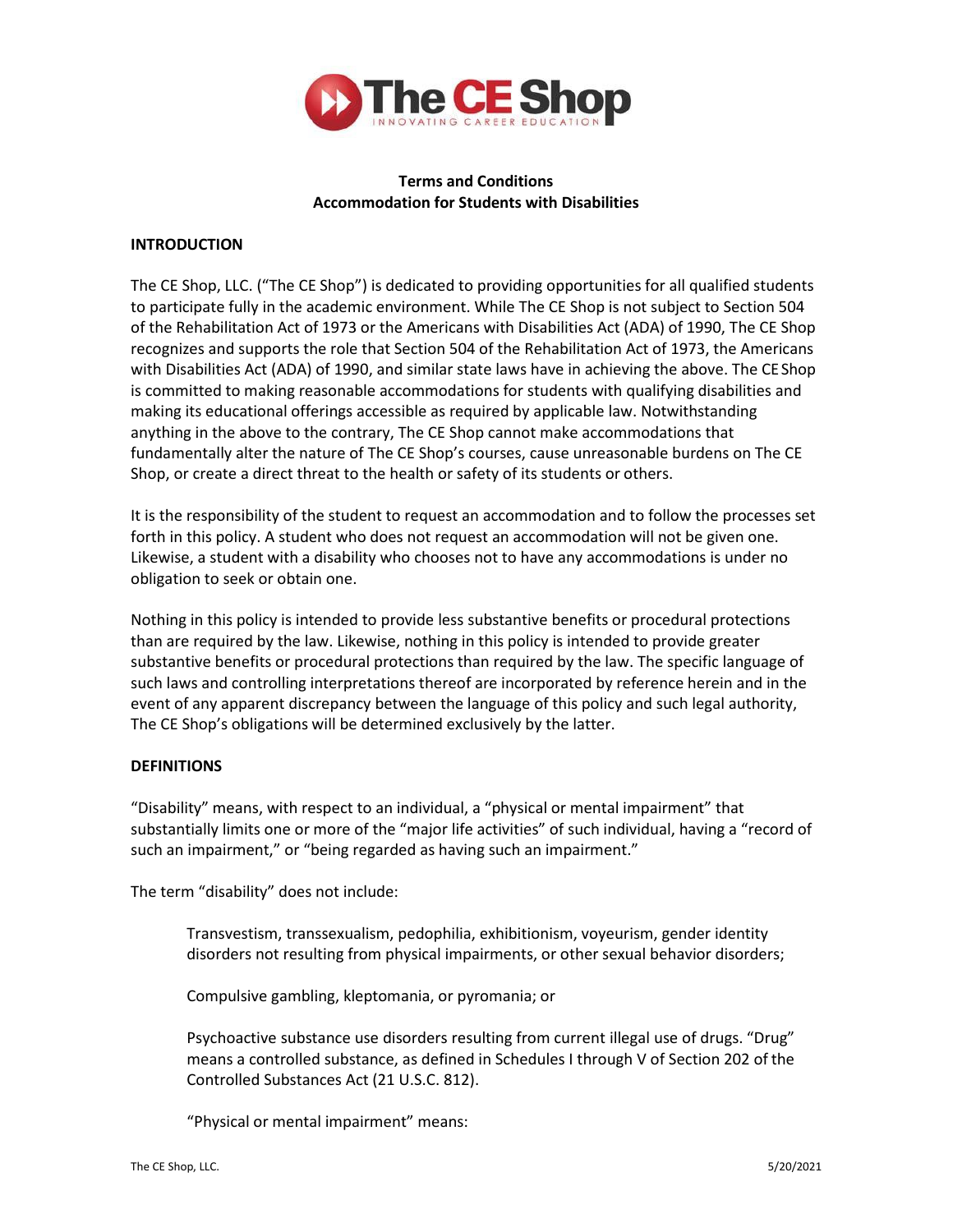

Any physiological disorder or condition, cosmetic disfigurement, or anatomical loss affecting one or more of the following body systems: neurological, musculoskeletal, special sense organs, respiratory, including speech organs, cardiovascular, reproductive, digestive, genitourinary, hemic and lymphatic, skin, and endocrine;

Any mental or psychological disorder such as mental retardation, organic brain syndrome, emotional or mental illness, and specific learning disabilities;

Examples of "physical or mental impairment" include, but are not limited to, such contagious and non‐contagious diseases and conditions as orthopedic, visual, speech, and hearing impairments, cerebral palsy, epilepsy, muscular dystrophy, multiple sclerosis, cancer, heart disease, diabetes, mental retardation, emotional illness, specific learning disabilities, HIV disease (whether symptomatic or asymptomatic), tuberculosis, drug addiction, and alcoholism.

"Major life activities" means: functions such as caring for one's self, performing manual tasks, walking, seeing, hearing, speaking, breathing, learning, and working.

"A record of such impairment" means the person has a history of, or has been classified as having, a mental or physical impairment that substantially limits one or more major life activities.

"Being regarded as having such an impairment" means:

Has a physical or mental impairment that does not substantially limit major life activities but is being treated by a qualified medical entity as constituting such a limitation;

Has a physical or mental impairment that substantially limits major life activities only as a result of the attitudes of others toward such impairment; or

Has none of the impairments defined in paragraph (a) of this definition but is being treated by a qualified medical entity as having such an impairment.

Some disabilities are visible, while others, such as learning disabilities or psychiatric disorders, are "invisible" or not apparent. Factors such as fatigue, pain, or medication side effects can also aggravate an existing disability.

#### **IDENTIFICATION OF STAFF AND ROLES**

Section 504 of the Rehabilitation Act requires covered schools to designate at least one individual who will coordinate compliance with the statute. That person is as follows:

#### **Disability Coordinator**

The CE Shop has an assigned Disability Coordinator who is the primary contact for students for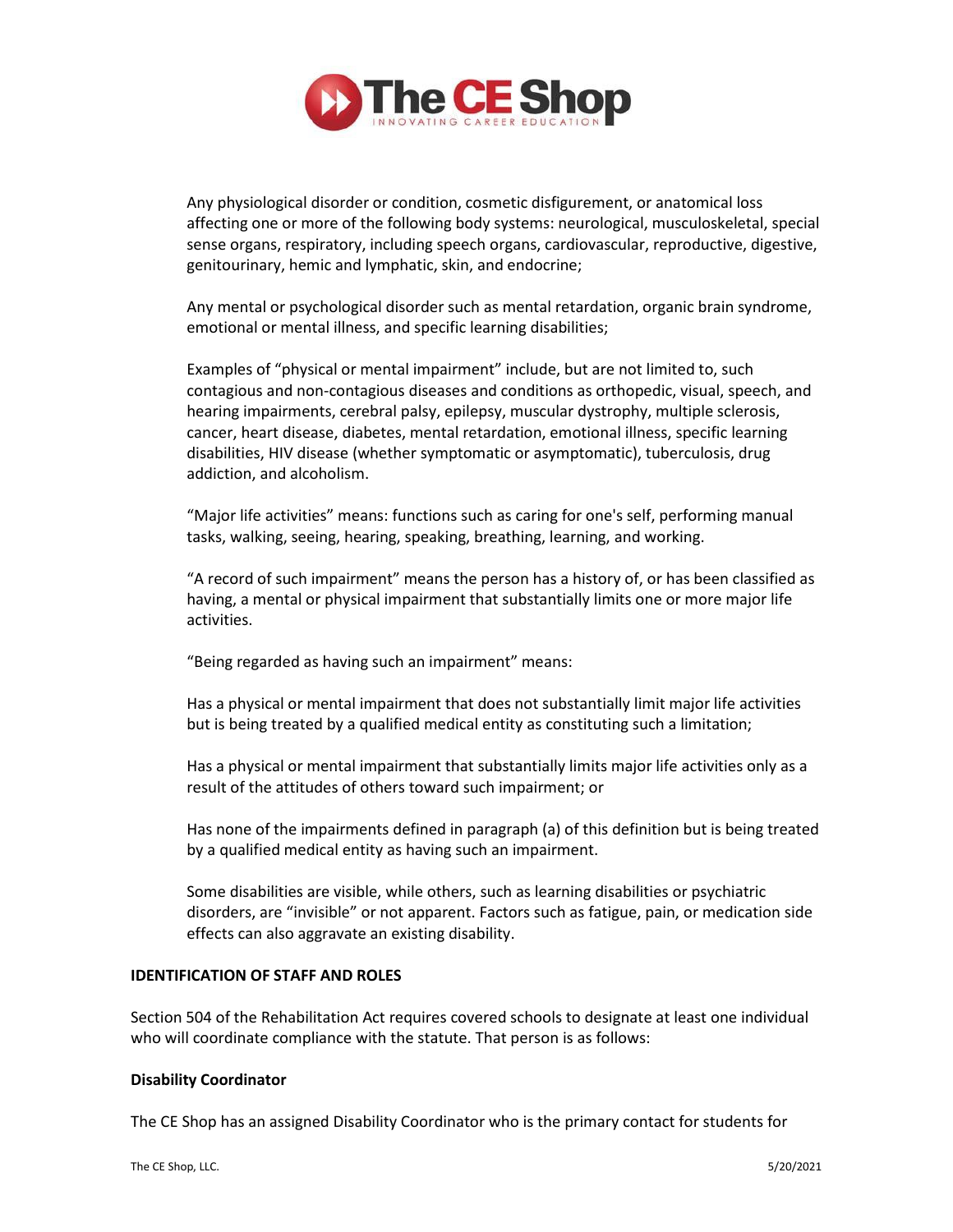

information related to requesting an accommodation, appealing the denial of a requested accommodation, or access issues. Students requesting accommodations should contact the Disability Coordinator for Letters of Accommodation.

#### **President**

The Disability Coordinator and the President of The CE Shop shall review and evaluate all requests for accommodation(s) and are authorized to:

- determine disability status;
- grant requests for accommodation; deny requests for accommodation;
- grant accommodations that may differ from those requested;
- seek from the student additional documentation needed to make such determinations.

### **PROCEDURES**

#### **Certification and Accommodation**

The CE Shop has adopted a two-part process for evaluating and providing reasonable accommodations for its students with qualifying disabilities. Certification is the first stage and is the process by which the Disability Coordinator and the President of

The CE Shop review documentation submitted by the student to determine whether the student qualifies as a disabled student. Accommodation is the second stage and is the process by which the Disability Coordinator and the President of

The CE Shop formulate an appropriate accommodation for students who are certified as eligible for accommodation.

All students seeking an accommodation for a disability must complete the process of obtaining certification of a qualifying disability and obtaining a written Letter of Accommodation fromthe Disability Coordinator and the President of

The CE Shop. This process assists The CE Shop in making consistent principled decisions with regard to student accommodations and provides guidance to students on the proper manner of accommodating a disability without compromising the fundamental nature of the academic course, causing an unreasonable burden on The CE Shop, or causing a direct threat to the health and safety of others. All requests for accommodations shall be made in accordance with the contents of these policies and procedures.

## **Certification Phase**

Any student requesting an accommodation should complete and submit a completed Request for Accommodation form to the Disability Coordinator prior to the start of each course. A true and correct copy of the Request for Accommodation form is attached to this Term and Condition.

The Request for Accommodation form has two sections. Section I is completed by the student and requires that the student provide: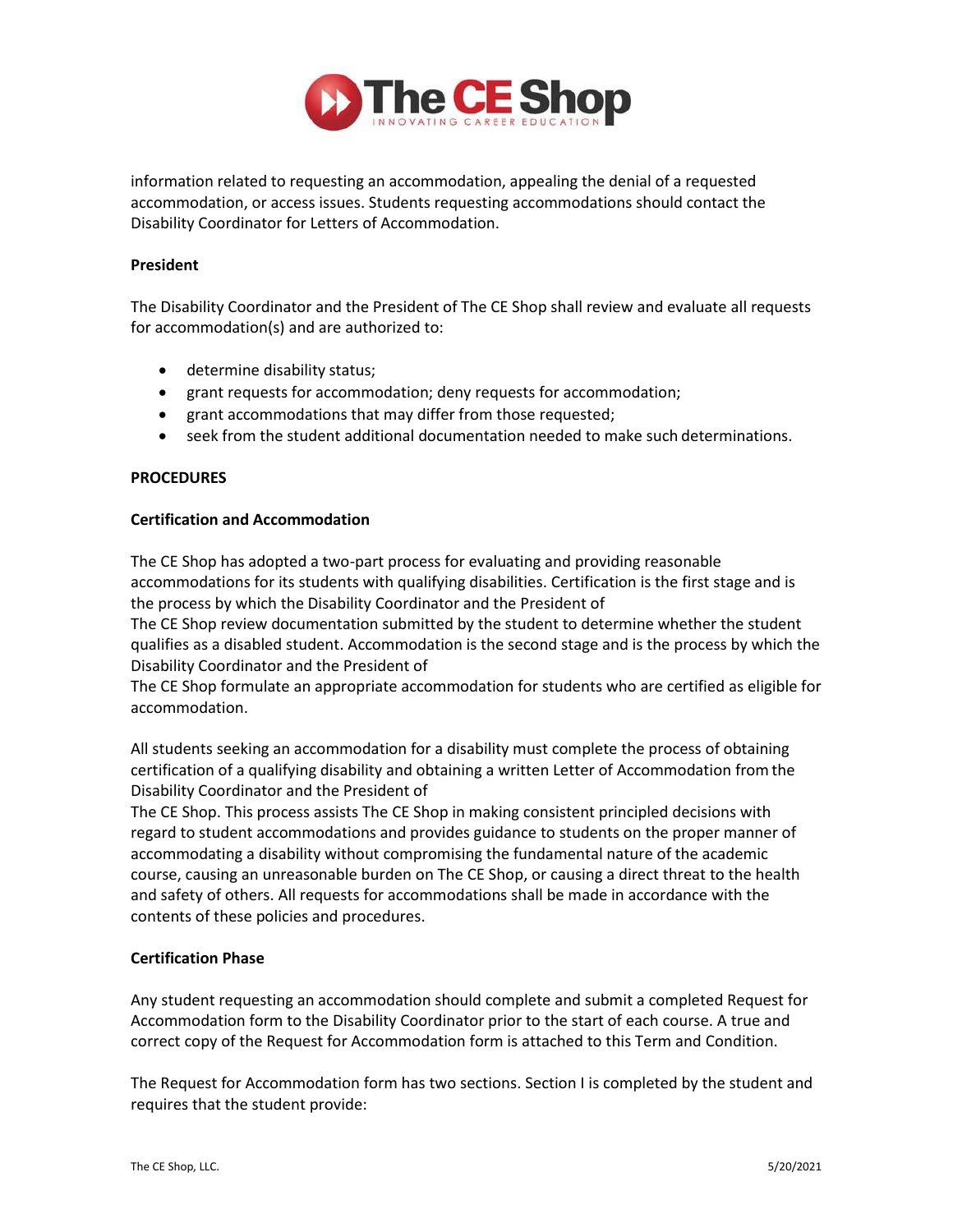

A description of the student's disability, including the manner in which the disability limits major life activities relevant to the student's participation in the learning environment; and a description of the specific accommodation(s) requested.

This section also contains a release section permitting information to be shared with other relevant individuals on a need‐to‐know basis.

Section II of the Request for Accommodation form is to be provided by an objective professional qualified to diagnose the disability at issue, verifying the nature and extent of the disability and the manner in which the disability limits major life activities relevant to a student's participation in educational courses. Thus, this section should contain information to both establish the disability and to provide adequate information on the functional impact of the disability so that effective accommodations can be identified. Objective professionals include licensed physicians, psychologists, audiologists, speech pathologists, licensed clinical social workers, rehabilitation counselors, marriage and family therapists, learning disability specialists, or other appropriate certified/licensed professionals. The documentation should provide the Disability Coordinator and the President with a basic understanding of the student's disability and enough information to anticipate how the current impact of the disability is expected to interact with The CE Shop's structure of courses, testing methods, and course requirements. Section II sets out the particular information needed from the professional.

If a student has existing, current documentation of his/her disability from his/her healthcare provider or diagnostic professional, it may be attached to the Request for Accommodation form, thereby relieving the professional from duplicating the information requested in Section II (provided it meets the criteria requested in Section II). Documentation for eligibility should be current, preferably within the last three years (the age of acceptable documentation is dependent upon the disabling condition, i.e., older documentation may be accepted for conditions that are permanent).

The CE Shop treats all documentation submitted by or on behalf of the student as confidential information shared only on a need‐to‐know basis.

#### **Accommodation Phase**

Once the Disability Coordinator and the President of The CE Shop have certified a student is eligible for an accommodation, the Disability Coordinator works with the student to formulate a proposed course of action to accommodate the student's disability in alignment with this Term and Condition.

It is important to note that documentation of any one specific disability does not automatically mean the student will be provided any specific accommodation. Likewise, the specific accommodation recommended by the professional may not always be granted. Reasonable accommodations are individually determined and based on the functional impact of the condition and its likely interaction with the environment. Consequently, the accommodation provided to the student will vary individually such that those with the "same" disability may be provided different accommodations and such that the same individual may be provided a different accommodation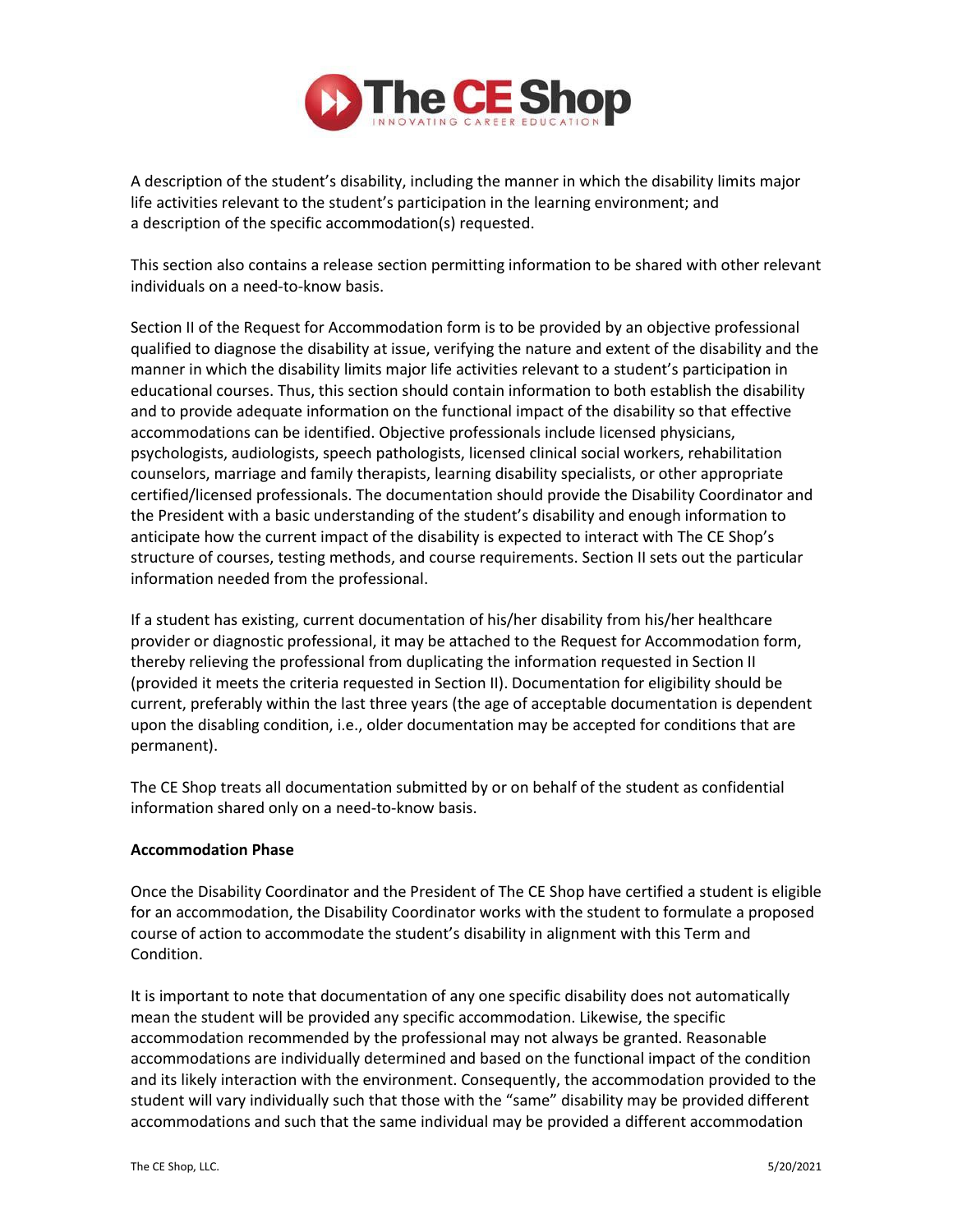

depending on the environment.

### **Accommodation**

The CE Shop will provide only reasonable accommodations. Accommodations are reasonable when they do not fundamentally alter the nature of a course or service, do not represent an unreasonable financial or administrative burden to The CE Shop, and do not pose a direct threat to the health or safety of others. There are several kinds of reasonable accommodations available that preserve essential academic course requirements while minimizing the effect of a certified disability on a student's performance.

A student who requests an accommodation after beginning or completing a course may not have his or her previous coursework reexamined or expunged even if the student can show that he or she had a disability at the time of the coursework in question.

Any final reasonable accommodation must be approved by the President of The CE Shop in his or her sole discretion.

### **Modification of Accommodation**

Note that initial accommodations will be effective until later modified for a number ofreasons including, but not limited to:

- The student or school realizes that the accommodation is not effective or no longer necessary;
- The School substitutes an equally effective accommodation for reasons ofadministrative efficiency.

Students who believe their existing accommodation is no longer effective or necessary should submit an additional Request for Accommodation form to the Disability Coordinator as soon as they become aware of the need for the modification or cancellation.

## **Adequate Notification Time**

Student must provide seven (7) to ten (10) business days' notice on order for accommodation to be property processed.

The CE Shop will make all reasonable efforts to respond to a Request for Accommodation and arrange for any granted requests before the course/exam commences. However, The CE Shop cannot guarantee that all requests will be resolved by the date the student wishes to start course/take exam. A student who submits a Request for Accommodation with insufficient time for the Disability Coordinator and the President of The CE Shop to reasonably consider and process a request before the course commences/scheduled exam, may opt either to attend course(s)/exam without the requested accommodation or to delay attending course(s)/exam until the request is decided.